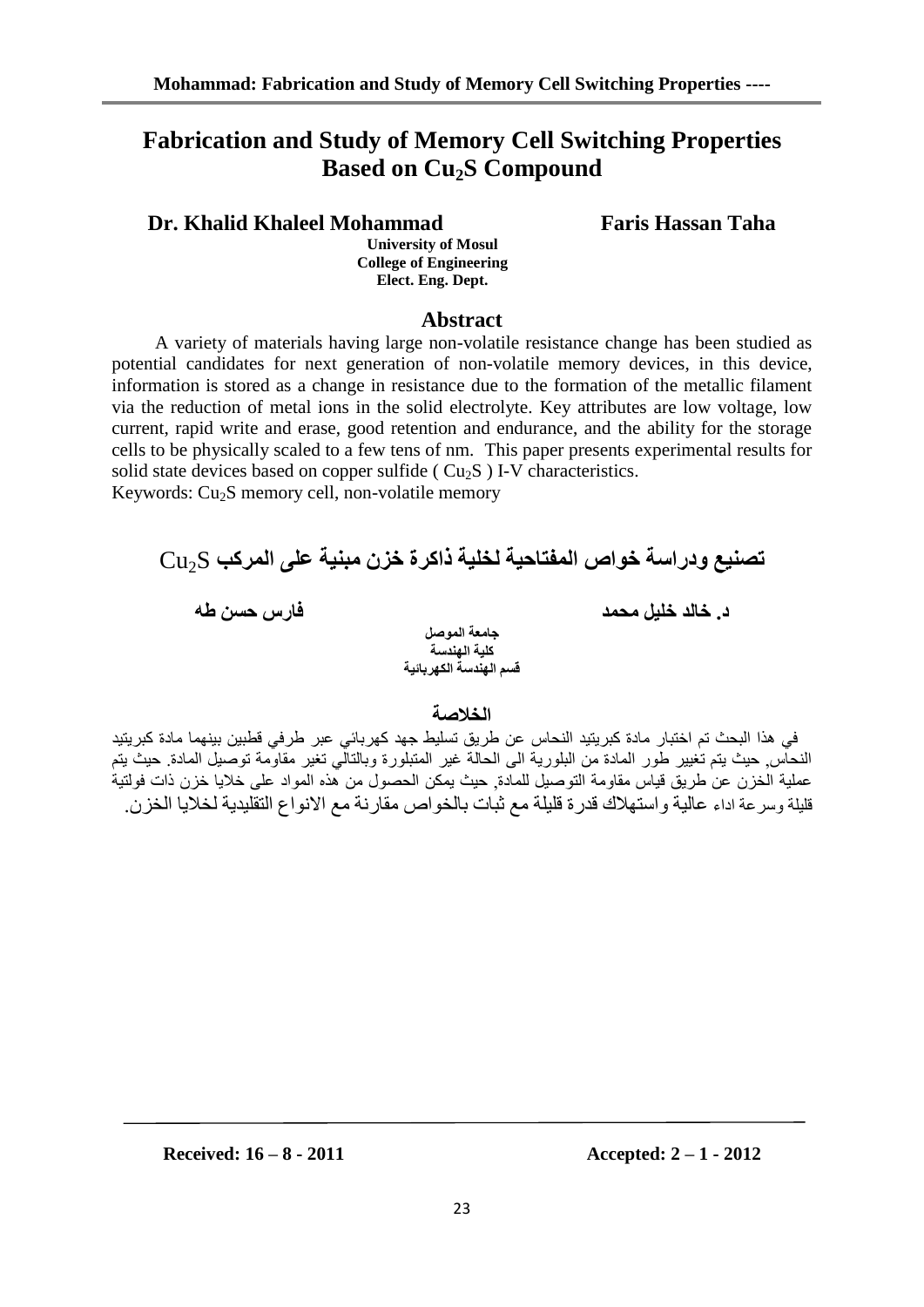#### **1. Introduction**

 Physical size reduction of memory based on charge storage will result in unacceptable retention or state detection characteristics and the voltage, power, and cost requirements of upcoming memory applications, especially those in portable or "unconnected" systems, make many other approaches to solid state data storage undesirable[1]. Non-volatile memories based on phase transformation, reversible defect generation/recombination, filament and metallic Nano-wire growth/etch are being extensively studied as an alternative to floating gate based flash memory devices currently in use in stick memories and other applications[2]. One of the promising technologies under development for next generation non-volatile memory is the Conductive Bridging Random Access Memory (CBRAM) which utilizes the reversible switching of an electro resistive dielectric between two conductive states as means of storing logical data [3].

 Device formation involves the dissolution of silver or copper in a chalcogenide (e.g., germanium selenide, germanium sulfide) or oxide (e.g., tungsten oxide) base glass to create a solid electrolyte. A silver-or copper-containing layer and an inert electrode formed in contact with the electrolyte film creates a device in which information is stored via electrical changes caused by the oxidation of silver or copper metal and reduction of silver or copper ions in the electrolyte<sup>[1]</sup>.

#### **1.1 Principle of Operation**

 Resistance-variable devices, in which a conductive path is formed or annihilated electrochemically, have been proposed by various groups for potential application to nonvolatile memories and switches. In 1976, Hirose *et al.* reported the first resistive switch, metal ions can migrate and an electronic conducting path is formed or annihilated by applying a positive or negative voltage to the electrode. Cu is more compatible with current interconnect technology than Ag. The switch is composed of a  $Cu_{2-\alpha}S$  sandwiched by Cu and Pt . Applying a positive voltage to the Cu electrode oxidizes the Cu metal at the interface between the  $Cu_{2-\alpha}S$  and Cu electrode  $Fig. 1$ 

Fig. 1  

$$
Cu \rightarrow Cu^{+} + e^{-}
$$

 $Cu<sup>+</sup>$  ions are dissolved into Cu<sub>2−α</sub>S on the Cu



Fig. (1) Schematic view of the operation principle of the solid-electrolyte switch 1,2 ON state 3,4 OFF state.

electrode. On the Pt electrode, Cu+ ions are reduced and precipitated  $Cu^{+} + e^{-}$ 

 The precipitated Cu grows to form a conducting bridge between the Pt and Cu electrodes, and the current flowing between them increases steeply at 0.14 V as shown in Fig.(1). This puts the switch in the ON state. Subsequently, when a negative voltage is applied to the Cu electrode, the reverse reactions occur, and the bridge is dissolved into Cu2−αS. Then, the switch turns off at *−*0.11 V [4]. The characteristic of the switching mechanisms are shown in fig. (2)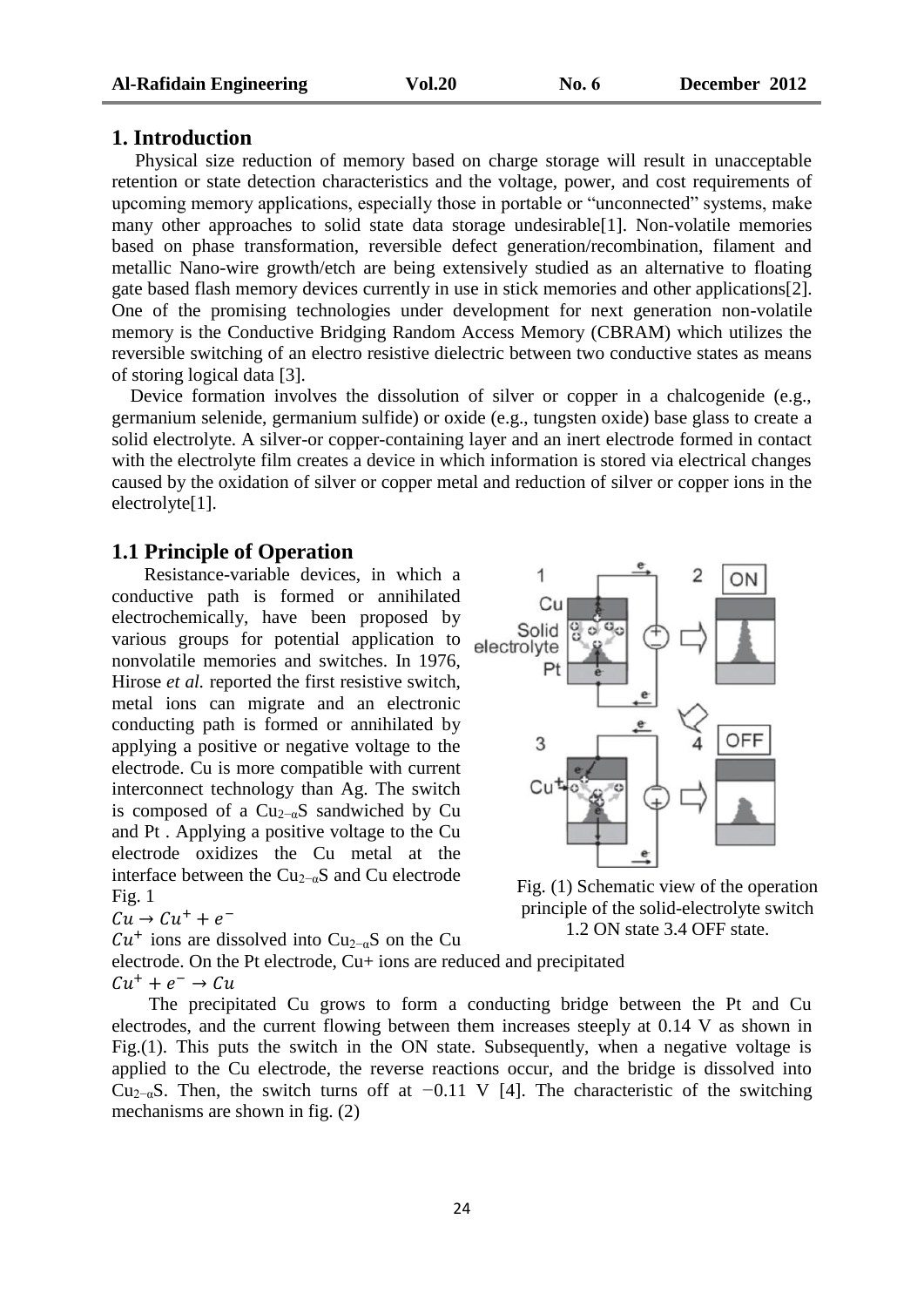When a positive voltage is applied to the Cu electrode, a Cu bridge is formed and the switch is turned on. Cu+ ions are supplied via an electrochemical reaction at the solid-electrolyte/Cu interface. When a negative voltage is applied to the Pt electrode, the Cu bridge dissolves into the solidelectrolyte and the switch is turned off. (b) Linear and logarithmic current–voltage curves of  $Cu_{2-\alpha}S$ switch.

Current J associated with charged ion i is given by

$$
J_i = -\sigma_i \frac{\partial U}{\partial x}
$$
  
(1)

Where σi is the conductivity corresponding to different charged particle, The equation (1) essentially is Ohm's Law and the total conductivity σt then

$$
\sigma_t = \sum_i \sigma_i = \sigma_{Cu^+} + \sigma_{Cu^{2+}} + \sigma_{S^{2-}} + \sigma_{\epsilon}
$$

The ion conductivity ( $\sigma_{ion}$ ) in Cu<sub>x</sub>S system thus can be described as  $\sigma_{ion} = C_{ion} \mu_{ion} Z_{ion}^2 q$  $\frac{2}{\sin q}$  (3)

Where  $C_{ion}$  and  $\mu_{ion}$  are ion concentration and mobility respectively, Zion equals to 1~2, corresponding to CuS,  $Cu<sub>x</sub>S$  and Cu<sub>2</sub>S (x ranges between 1 and 2)[6]. The flux of  $Cu$  in  $Cu<sub>2</sub>S$  is described as [4]

$$
J_{Cu^{+}} = -\frac{D_{Cu^{+}}}{RT} \nabla \left( RT \ln a_{Cu^{+}}^{Cu_{2S}} + F_{ZCu} \varphi^{Cu_{2S}} \right)
$$
\n(4)

where D: is the diffusive coefficient, a: is the activity, factor  $\varphi$ : is the electric potential, R: is the gas constant, T: is the temperature, F: is Faraday's constant, and z: is the valence. Assuming a redox reaction between Cu and Cu at the  $Cu/Cu<sub>2</sub>S$  interface, the flux across an interface with width  $\Delta y$  is defined as

$$
J_{interface} = \frac{-M \{ F_{ZCu} \phi^{Cu} - \left( RT \ln a_{Cu}^{Cu_{2S}} + F_{ZCu} \phi^{Cu_{2S}} \right) - F_{ZCu} E^{excess} \}}{\Delta y}
$$
(5)

where M is the average of the motilities of Cu in  $Cu<sub>2</sub>S$ . E excess represents the sum of the standard electrode potential and the over potential. In addition, the distribution of the electrical potential is obtained by solving the equation of charge conservation for the entire region (i.e., Cu, Cu<sub>2</sub>S, Pt, and the void) simultaneously. The electric currents, are described  $as[5]$ 

$$
\nabla. i_j = 0
$$
\n
$$
i_h = -\frac{\sigma_h}{r} \nabla (RT \ln p + F_{Z_h} \phi)
$$
\n(6)

$$
i_h = -\frac{1}{F_{Z_h}} \mathbf{v}(\mathbf{A} \mathbf{I} \mathbf{I} \mathbf{I} \mathbf{I} \mathbf{P} + \mathbf{I}_{Z_h} \mathbf{V})
$$
  
\n
$$
i_{e^-} = -\sigma_{e^-} \nabla \emptyset
$$
\n(8)

Where  $(i_j)$  in Cu<sub>2</sub>S are regarded as hole conduction and in other regions are regarded as electron conduction.

Where σ: is the electric conductivity, and p: is the hole concentration, defined by the defect chemical equation as

 $p = (K a_{Cu})^{-1/2}$ 

Where K is the equilibrium constant [5] These features are advantageous in programmable LSI circuits, such as a field programmable gate array (FPGA). An FPGA is composed of reconfigurable logic cells and interconnections that are programmed by a large number of switches [5].

25



(2)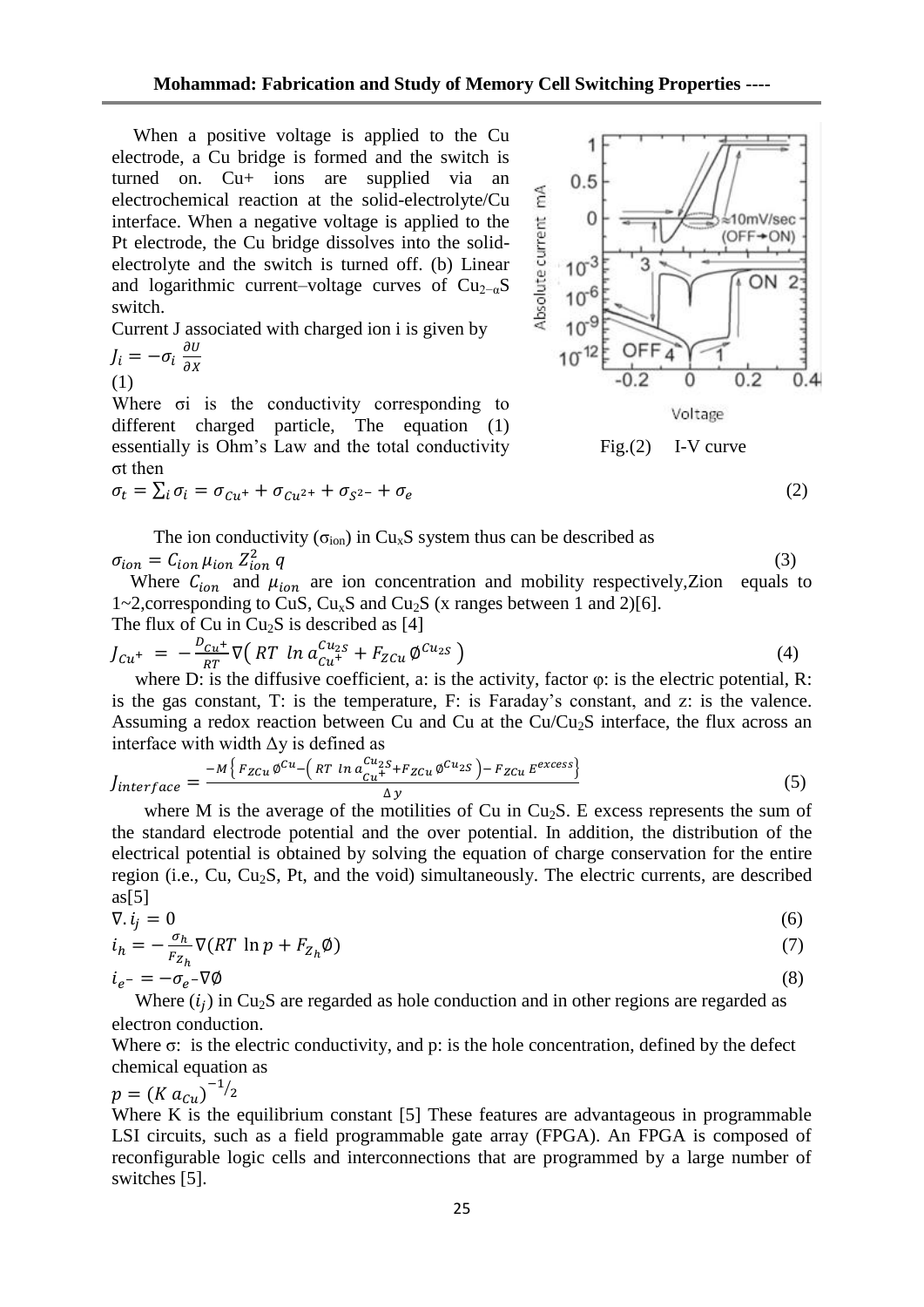A numerical of solution equation (10) [6]of the partial differential equation can be obtained using Matlab to get a copper concentration with varied time and distance as shown in fig.3

$$
\frac{\partial C_{ion}}{\partial t} = D_{ion} \frac{Z_{ion}qv}{RT} \left( \frac{\partial C_{ion}}{\partial x^{\circ}} \frac{1}{L - x^{\circ}} \frac{C_{ion}}{(L - x^{\circ})^2} \right) \tag{10}
$$

#### **2. Device Fabrication**

 Two structure cells were fabricated on glass substrates as shown in fig.(4). The first structure cell was composed of the copper layer with thickness of  $2000A^{\circ}$  and  $Cu_{2}S$  layer with different thickness (700- 1000A°).The inert electrode is fabricated from aluminum metal and gold material for another structure instead of platinum Pt . The second structure is fabricated in a different form as shown in fig.(4b),the Cu



Fig. (3) Numerical simulation of concentration versus distance and time with low voltage and high voltage

layer thickness is about 2000 $A^{\circ}$  while the Cu<sub>2</sub>S layer thickness is about 400  $A^{\circ}$ . The top contact electrode was fabricated from gold material with thickness of about 1000 A°.





fig. (4) Fabricated  $Cu<sub>2</sub>S/Cu$  samples structure

The Cu<sub>2</sub>S layer of thickness  $500A^{\circ}$ is then deposited by evaporating copper and sulphur from two separate tungsten and molybdenum boats. Fig.5 shows the arrangement for evaporation of copper and sulphur, copper is placed on the tungsten boat which is resistively heated using a low tension power supply. Sulphur is placed on molybdenum boat with a cover and a small opening on top. The sulphur source is placed at a distance of about 3 cm above the copper source. When the copper source is heated it also indirectly heats the boat containing sulphur and the simultaneous evaporation



Fig (5) Bell jar balzer equipment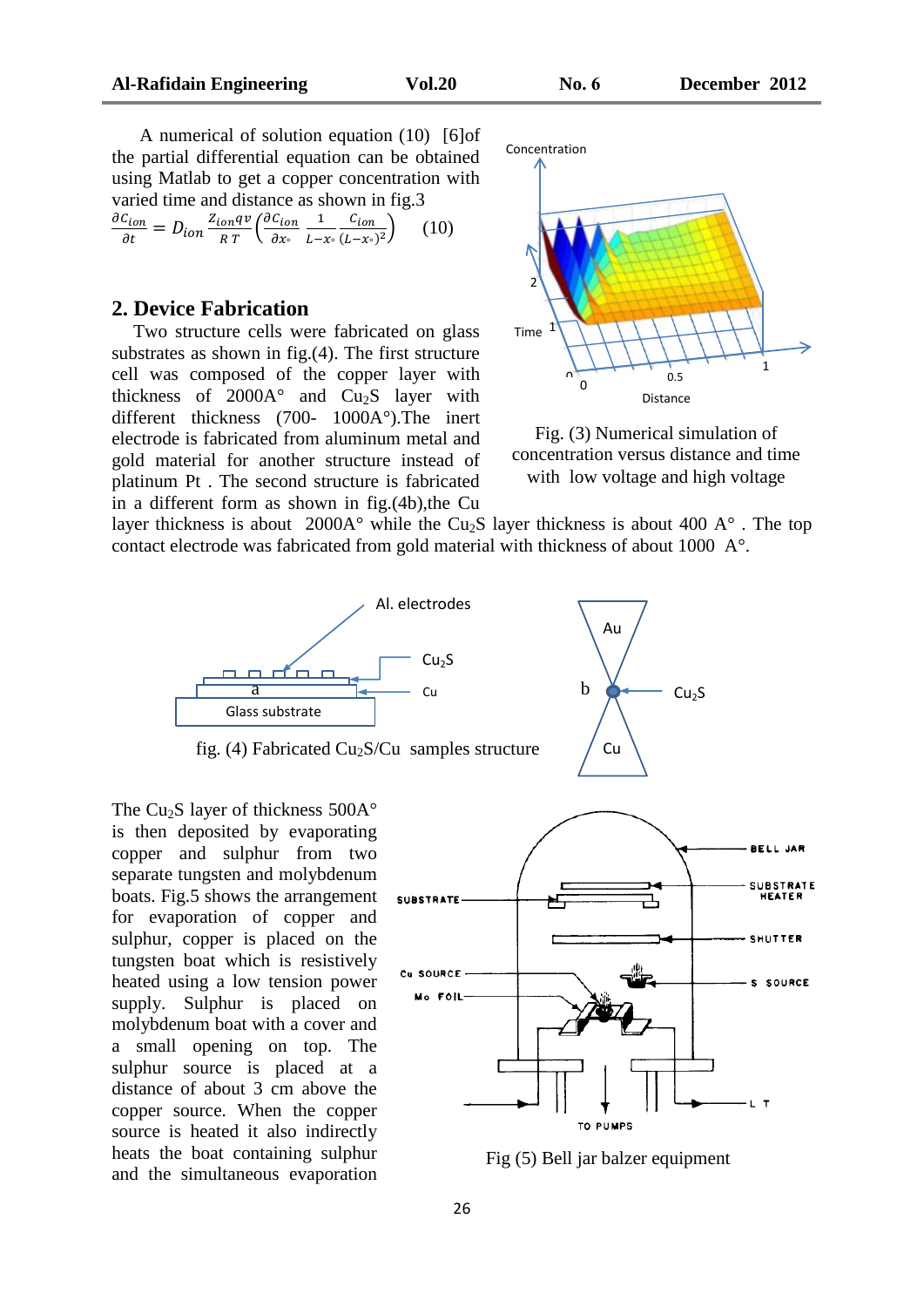of copper and sulphur starts. The shutter is then removed to ensure deposition of  $Cu<sub>2</sub>S$  on the substrate. The substrates are maintained at room temperatures for 15 min. the sample tested using pico ampere meter Khithley 6487 to measure the I-V characteristic.

#### **3. Results and discussion**

The I-V characteristic of the  $Cu<sub>2</sub>S/Cu$  structure (sample1) is shown in fig.(6). A negative voltage is applied to the Cu electrode with respect to Al electrode, it is clear that the sample has a small memory effect noticed in forward direction characteristics. The behavior characteristics are looking like linear resistor when the thickness is about 1000A°. Fig.(7) shows the I-V characteristics of the Cu<sub>2</sub>S/Cu structure with  $700A<sup>o</sup>$  thickness. The memory effect is increased in forward and reverse direction because the Cu filament bridge construct quickly and the cell transfer from OFF state to ON in wide current range. Both samples also tested in AC triangular voltage (1kHz) source to insure positive and negative voltage sweep, the two characteristic is shown in fig. (8&9) .



Fig.(6) I-V characteristic of  $Cu<sub>2</sub>S/Cu$  structure Fig.(7) I-V characteristic of  $Cu<sub>2</sub>S/Cu$ structure with  $Cu<sub>2</sub>S$  thickness of 1000A $^{\circ}$  with  $Cu<sub>2</sub>S$  thickness of 700 $^{\circ}$ 





Fig.(8) I-V characteristic of  $Cu<sub>2</sub>S/Cu$  Fig.(9) I-V characteristic of  $Cu<sub>2</sub>S/Cu$ structure with triangular voltage source structure with triangular voltage source (1kHz)  $Cu<sub>2</sub>S$  thickness =1000A° (1kHz)  $Cu<sub>2</sub>S$  thickness =700A°

Fig. (10) and fig.(11) shows the DC and AC characteristics respectively of the  $Cu<sub>2</sub>S/Cu$ structure with a thickness of 400A°. The memory effect is increased clearly and the ON resistance is measured and found to be  $(10\Omega)$ , while the OFF resistance is more than  $(100k\Omega)$ .